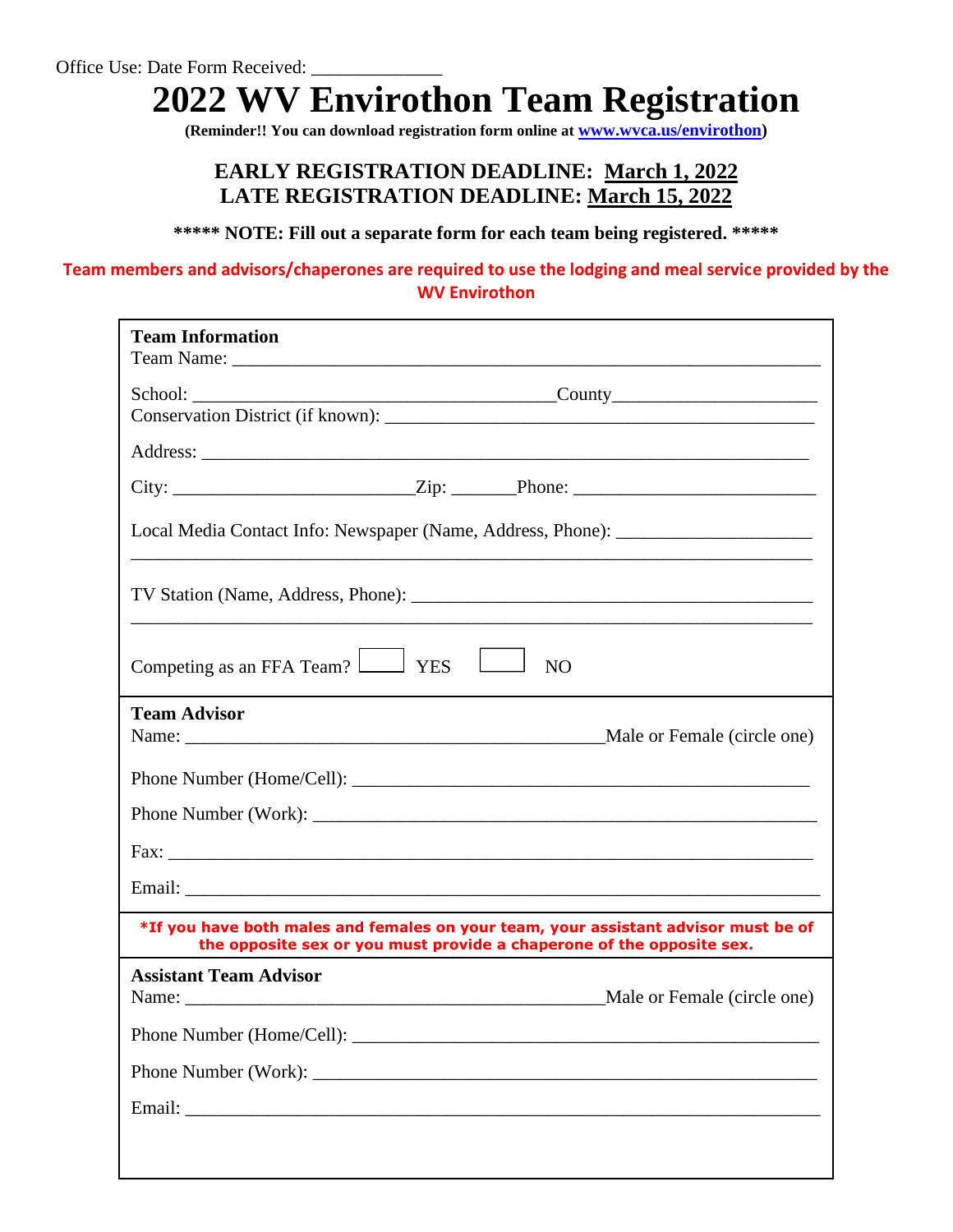| Office Use: Date Form Received: |  |
|---------------------------------|--|
|---------------------------------|--|

| <b>Team Registration</b>                                                                                    |                |                    |        |  |  |  |  |  |  |
|-------------------------------------------------------------------------------------------------------------|----------------|--------------------|--------|--|--|--|--|--|--|
|                                                                                                             |                |                    |        |  |  |  |  |  |  |
| Registration fees for team -- \$50.00 per team before March 1, 2022<br>\$75.00 per team after March 1, 2022 |                |                    |        |  |  |  |  |  |  |
| List team members name, grade and shirt size (advisors and students) below.<br>PLEASE PRINT CLEARLY!        |                |                    |        |  |  |  |  |  |  |
| NAME:                                                                                                       | <b>GRADE:</b>  | <b>SHIRT SIZE:</b> | SEX:   |  |  |  |  |  |  |
| Advisor 1:                                                                                                  | <b>Advisor</b> |                    | M or F |  |  |  |  |  |  |
| Advisor 2:                                                                                                  | <b>Advisor</b> |                    | M or F |  |  |  |  |  |  |
| Student 1:                                                                                                  |                |                    | M or F |  |  |  |  |  |  |
| Student 2:                                                                                                  |                |                    | M or F |  |  |  |  |  |  |
| Student 3:                                                                                                  |                |                    | M or F |  |  |  |  |  |  |
| Student 4:                                                                                                  |                |                    | M or F |  |  |  |  |  |  |
| Student 5:                                                                                                  |                |                    | M or F |  |  |  |  |  |  |
| Alternate 1:                                                                                                |                |                    | M or F |  |  |  |  |  |  |
| Alternate 2:                                                                                                |                |                    | M or F |  |  |  |  |  |  |
|                                                                                                             |                |                    |        |  |  |  |  |  |  |

#### *Advisors, in this section please let us know of students' special needs, food allergies etc.*